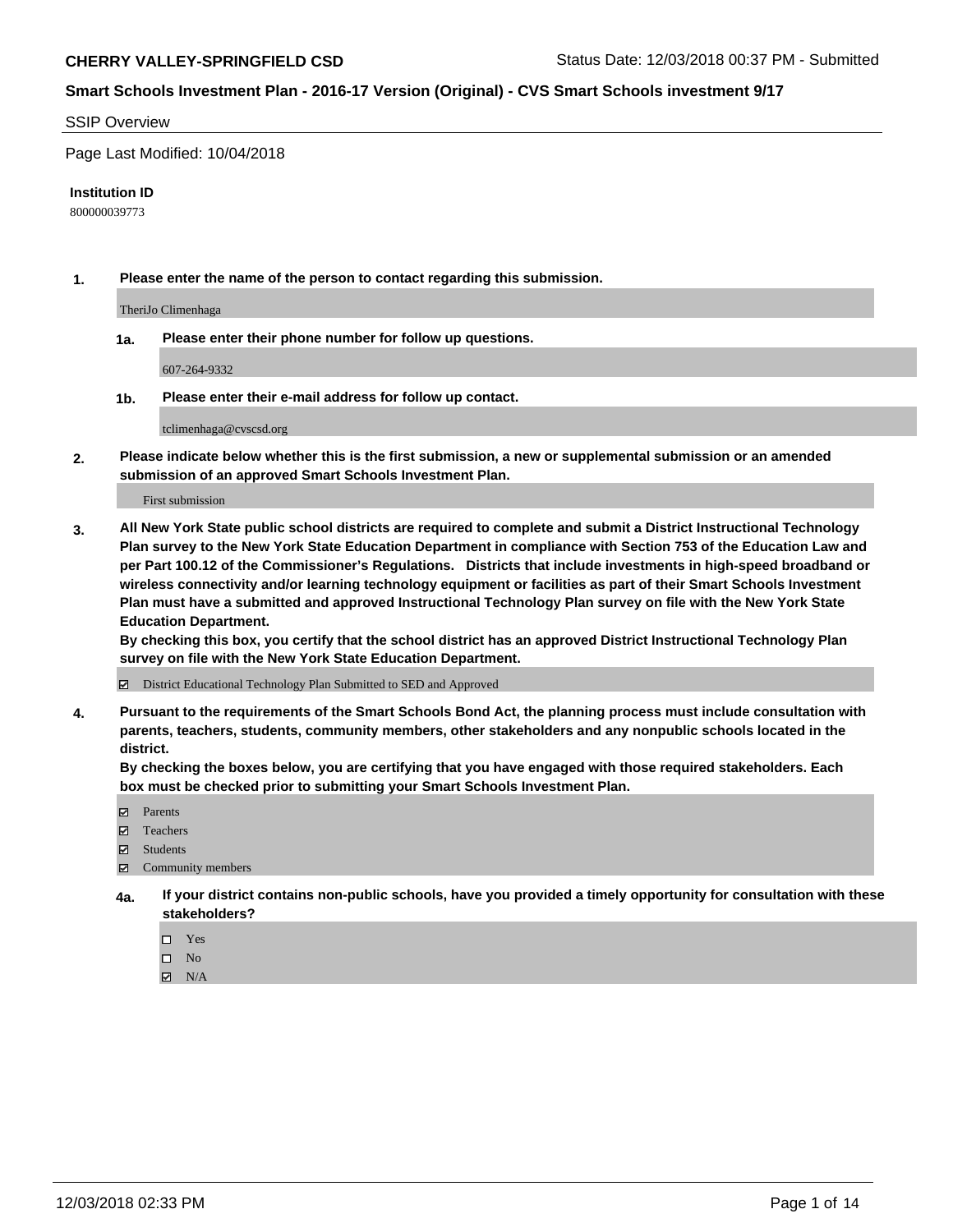#### SSIP Overview

Page Last Modified: 10/04/2018

#### **5. Certify that the following required steps have taken place by checking the boxes below: Each box must be checked prior to submitting your Smart Schools Investment Plan.**

- The district developed and the school board approved a preliminary Smart Schools Investment Plan.
- $\boxtimes$  The preliminary plan was posted on the district website for at least 30 days. The district included an address to which any written comments on the plan should be sent.
- $\boxtimes$  The school board conducted a hearing that enabled stakeholders to respond to the preliminary plan. This hearing may have occured as part of a normal Board meeting, but adequate notice of the event must have been provided through local media and the district website for at least two weeks prior to the meeting.
- The district prepared a final plan for school board approval and such plan has been approved by the school board.
- $\boxtimes$  The final proposed plan that has been submitted has been posted on the district's website.
- **5a. Please upload the proposed Smart Schools Investment Plan (SSIP) that was posted on the district's website, along with any supporting materials. Note that this should be different than your recently submitted Educational Technology Survey. The Final SSIP, as approved by the School Board, should also be posted on the website and remain there during the course of the projects contained therein.**

Preliminary SSIP (1).pdf

**5b. Enter the webpage address where the final Smart Schools Investment Plan is posted. The Plan should remain posted for the life of the included projects.**

http://filecabinet4.eschoolview.com/1146810A-A2B6-4D4E-973E-B9BCE52E8309/PreliminarySSIP.pdf

**6. Please enter an estimate of the total number of students and staff that will benefit from this Smart Schools Investment Plan based on the cumulative projects submitted to date.**

485

**7. An LEA/School District may partner with one or more other LEA/School Districts to form a consortium to pool Smart Schools Bond Act funds for a project that meets all other Smart School Bond Act requirements. Each school district participating in the consortium will need to file an approved Smart Schools Investment Plan for the project and submit a signed Memorandum of Understanding that sets forth the details of the consortium including the roles of each respective district.**

 $\Box$  The district plans to participate in a consortium to partner with other school district(s) to implement a Smart Schools project.

**8. Please enter the name and 6-digit SED Code for each LEA/School District participating in the Consortium.**

| <b>Partner LEA/District</b> | <b>ISED BEDS Code</b> |
|-----------------------------|-----------------------|
| (No Response)               | (No Response)         |

**9. Please upload a signed Memorandum of Understanding with all of the participating Consortium partners.**

(No Response)

**10. Your district's Smart Schools Bond Act Allocation is:**

\$618,522

**11. Enter the budget sub-allocations by category that you are submitting for approval at this time. If you are not budgeting SSBA funds for a category, please enter 0 (zero.) If the value entered is \$0, you will not be required to complete that survey question.**

|                                              | Sub-<br><b>Allocations</b> |
|----------------------------------------------|----------------------------|
| <b>School Connectivity</b>                   | 366,122                    |
| <b>Connectivity Projects for Communities</b> |                            |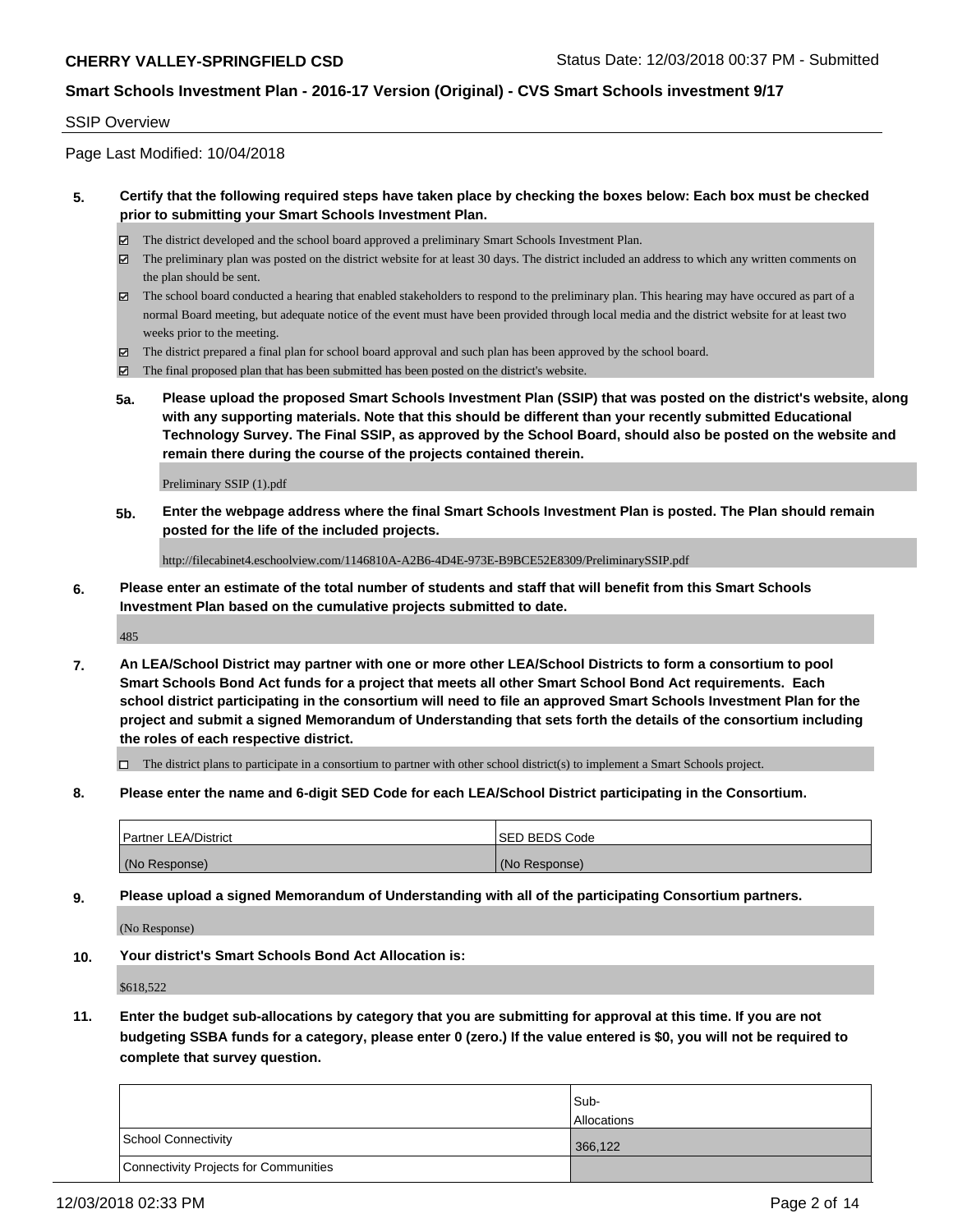# SSIP Overview

Page Last Modified: 10/04/2018

|                                    | Sub-<br>Allocations |
|------------------------------------|---------------------|
|                                    | 0                   |
| Classroom Technology               | 108,517             |
| Pre-Kindergarten Classrooms        | $\Omega$            |
| Replace Transportable Classrooms   | 0                   |
| <b>High-Tech Security Features</b> | 128,298             |
| Totals:                            | 602,937             |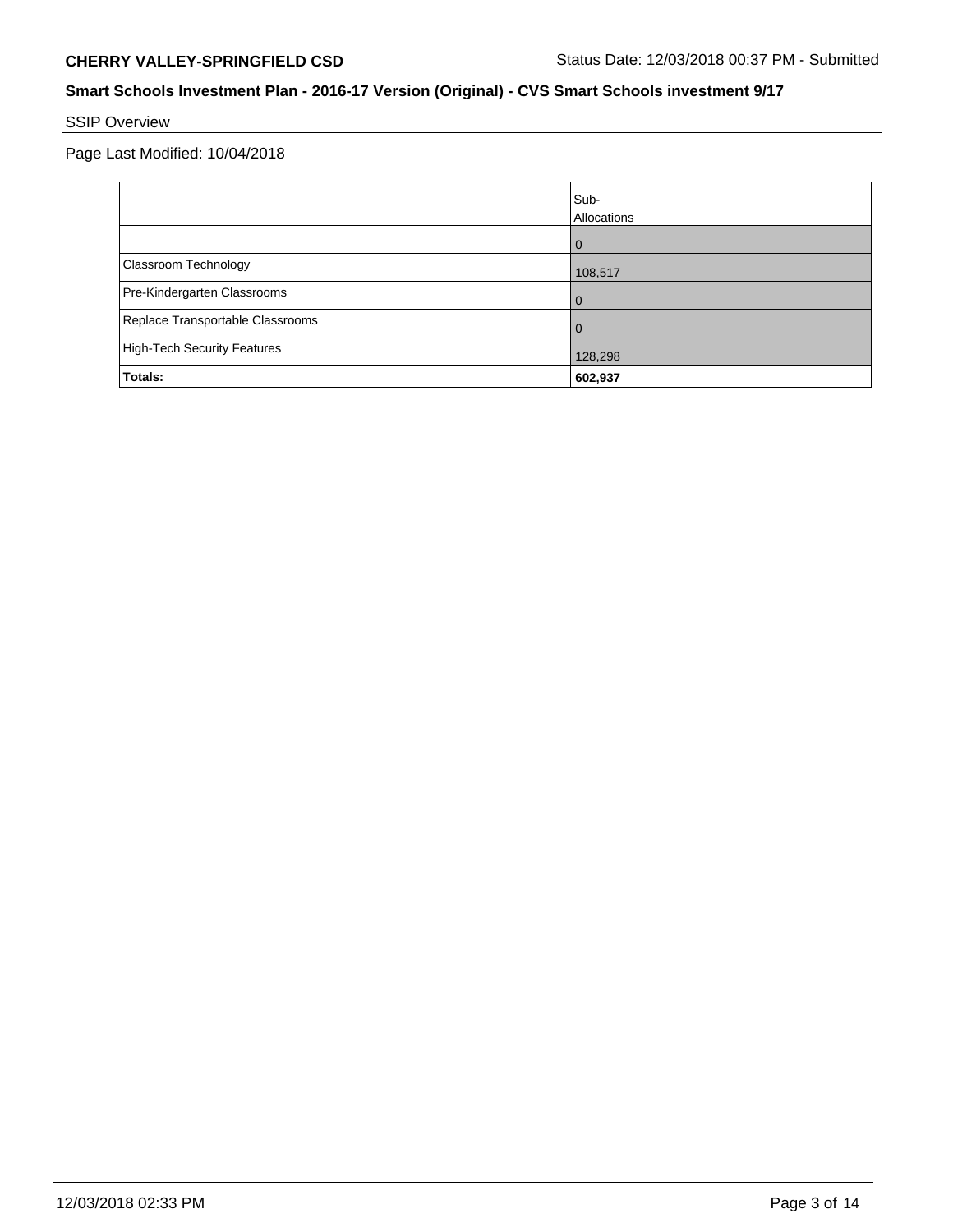#### School Connectivity

Page Last Modified: 10/03/2018

- **1. In order for students and faculty to receive the maximum benefit from the technology made available under the Smart Schools Bond Act, their school buildings must possess sufficient connectivity infrastructure to ensure that devices can be used during the school day. Smart Schools Investment Plans must demonstrate that:**
	- **• sufficient infrastructure that meets the Federal Communications Commission's 100 Mbps per 1,000 students standard currently exists in the buildings where new devices will be deployed, or**
	- **• is a planned use of a portion of Smart Schools Bond Act funds, or**
	- **• is under development through another funding source.**

**Smart Schools Bond Act funds used for technology infrastructure or classroom technology investments must increase the number of school buildings that meet or exceed the minimum speed standard of 100 Mbps per 1,000 students and staff within 12 months. This standard may be met on either a contracted 24/7 firm service or a "burstable" capability. If the standard is met under the burstable criteria, it must be:**

**1. Specifically codified in a service contract with a provider, and**

**2. Guaranteed to be available to all students and devices as needed, particularly during periods of high demand, such as computer-based testing (CBT) periods.**

#### **Please describe how your district already meets or is planning to meet this standard within 12 months of plan submission.**

The Cherry Valley-Springfield Central School district presently has 485 students.

The district currently has a 1 GB connection.

Currently our LAN wired Network exceeds the FCC specifications that have been set. The District current enrollment is 485. The minimum speed standard is 100 Mbps per 1,000 or .1 Mbps per student. The minimum requirement for the district would be 100 compared to the current 1000 Mbps provided by the district.

### **1a. If a district believes that it will be impossible to meet this standard within 12 months, it may apply for a waiver of this requirement, as described on the Smart Schools website. The waiver must be filed and approved by SED prior to submitting this survey.**

 $\Box$  By checking this box, you are certifying that the school district has an approved waiver of this requirement on file with the New York State Education Department.

#### **2. Connectivity Speed Calculator (Required)**

|                  | Number of<br>Students | Multiply by<br>100 Kbps | Divide by 1000 Current Speed<br>to Convert to<br>Reauired<br>Speed in Mb | in Mb | <b>Expected</b><br>Speed to be<br>Attained Within   Required<br>12 Months | <b>Expected Date</b><br><b>When</b><br>Speed Will be<br>Met |
|------------------|-----------------------|-------------------------|--------------------------------------------------------------------------|-------|---------------------------------------------------------------------------|-------------------------------------------------------------|
| Calculated Speed | 485                   | 48.500                  | 48.5                                                                     | 1000  | 1Gbps                                                                     | Complete                                                    |

#### **3. Describe how you intend to use Smart Schools Bond Act funds for high-speed broadband and/or wireless connectivity projects in school buildings.**

Cherry Valley – Springfield Central Schools intends to use Smart Schools Bond Act funds for high-speed broadband and/or wireless connectivity projects in school buildings based on recommendations made in our Information Technology Infrastructure Assessment prepared by the South Central Regional Information Center. CVSCS will also upgrade all copper and fiber cabling throughout our building.

The assessment prepared by SCRIC provided a review of the current IT infrastructure at CVSCS and provided recommendations for improvements and continued reliability. The report covers five critical sections, addressing the Server and Storage infrastructure, the Core Network infrastructure, the Firewall and Content Filter infrastructure, the Voice Systems infrastructure, and UPS and Wireless infrastructures.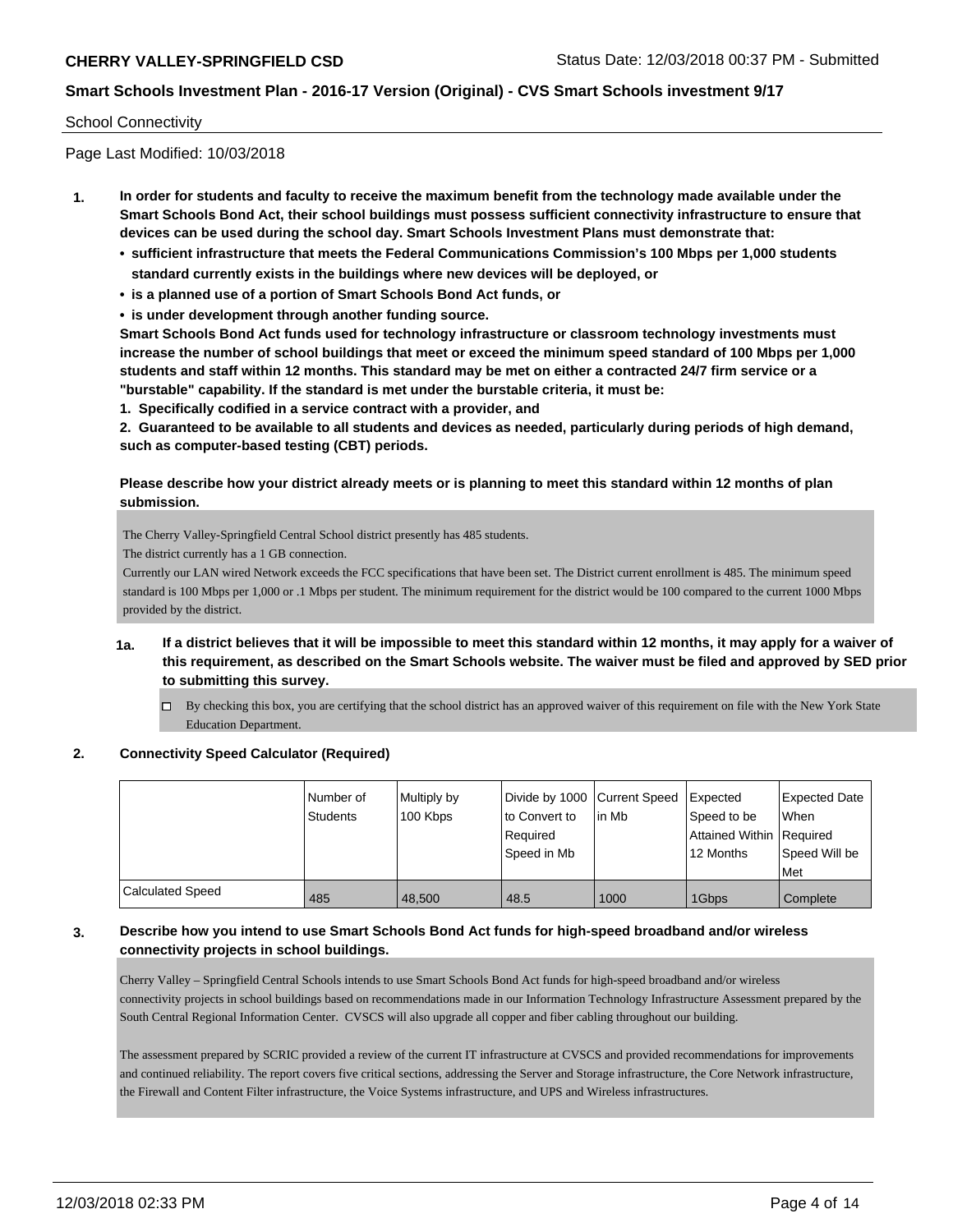#### School Connectivity

Page Last Modified: 10/03/2018

**4. Describe the linkage between the district's District Instructional Technology Plan and the proposed projects. (There should be a link between your response to this question and your response to Question 1 in Part E. Curriculum and Instruction "What are the district's plans to use digital connectivity and technology to improve teaching and learning?)**

The primary focus of our district's District Instructional Technology Plan is Digital Conversion: To transform instruction from a paper-based world to a primarily digital world, in which every student and teacher has access to a personal computing device and the Internet anytime and anywhere. The moral obligation to bridge the "Digital Divide" is the driving force behind our digital conversion initiative. Whether students are preparing for college, the workplace, the military, or just to function in 21st-century society, they need to know how to use digital tools and online content, sort and manage information, and work in the technology based world. The proposed projects will provide the infrastructure necessary for Digital Conversion.

**5. If the district wishes to have students and staff access the Internet from wireless devices within the school building, or in close proximity to it, it must first ensure that it has a robust Wi-Fi network in place that has sufficient bandwidth to meet user demand.**

**Please describe how you have quantified this demand and how you plan to meet this demand.**

Wireless Networking

Current Conditions: The district currently utilizes Aruba Instant access points, specifically IAP-105 series units. There are 52 active access points deployed. Recommended Changes: It should be noted that both the AP-105 units in use have an end-of-sale date of 8/1/15 with an end-of-support date of 8/1/20. More important than the end-of-support date on the existing access points is the lack of support for the 802.11ac wireless specification. The existing n-class AP units will only be able to provide n-class service to new ac-class devices. This will impact overall capacity of the wireless network as n-class access points are capable of up to 450Mb of throughput, while ac-class devices are rated at 1,300Mb and beyond. The district currently uses "Instant" APs that do not require a controller. These units have limited functionality compared to controller based units, but do not incur the licensing and support costs of a controller based installation.

**6. As indicated on Page 5 of the guidance, the Office of Facilities Planning will have to conduct a preliminary review of all capital projects, including connectivity projects.**

**Please indicate on a separate row each project number given to you by the Office of Facilities Planning.**

| <b>Project Number</b> |  |
|-----------------------|--|
| 47-22-02-04-0-004-011 |  |
|                       |  |

**7. Certain high-tech security and connectivity infrastructure projects may be eligible for an expedited review process as determined by the Office of Facilities Planning.**

**Was your project deemed eligible for streamlined review?**

No

**8. Include the name and license number of the architect or engineer of record.**

| Name                               | License Number |
|------------------------------------|----------------|
| Griffith Dardanelli Architects, PC | 24442          |

**9. If you are submitting an allocation for School Connectivity complete this table.**

**Note that the calculated Total at the bottom of the table must equal the Total allocation for this category that you entered in the SSIP Overview overall budget.** 

|                      | Sub-       |
|----------------------|------------|
|                      | Allocation |
| Network/Access Costs | 111,944    |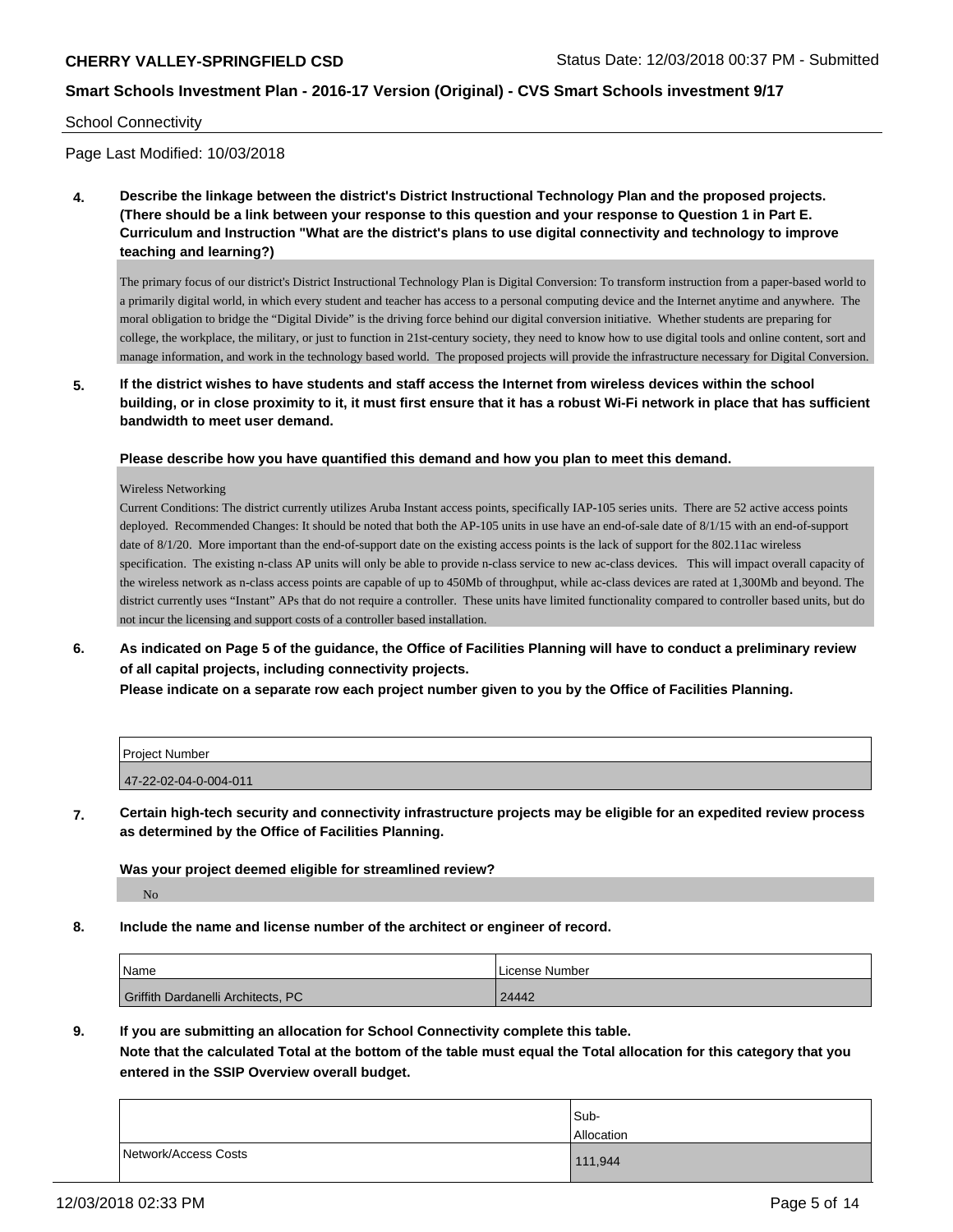School Connectivity

Page Last Modified: 10/03/2018

|                                            | Sub-       |
|--------------------------------------------|------------|
|                                            | Allocation |
| <b>Outside Plant Costs</b>                 | 0          |
| School Internal Connections and Components | 254,178    |
| <b>Professional Services</b>               | 0          |
| Testing                                    | u          |
| Other Upfront Costs                        | 0          |
| <b>Other Costs</b>                         | 0          |
| Totals:                                    | 366,122    |

**10. Please detail the type, quantity, per unit cost and total cost of the eligible items under each sub-category. This is especially important for any expenditures listed under the "Other" category. All expenditures must be eligible for tax-exempt financing to be reimbursed through the SSBA. Sufficient detail must be provided so that we can verify this is the case. If you have any questions, please contact us directly through smartschools@nysed.gov. NOTE: Wireless Access Points should be included in this category, not under Classroom Educational Technology, except those that will be loaned/purchased for nonpublic schools. Add rows under each sub-category for additional items, as needed.**

| Select the allowable expenditure<br>type.<br>Repeat to add another item under<br>each type. | Item to be purchased                                     | Quantity       | Cost per Item | <b>Total Cost</b> |
|---------------------------------------------------------------------------------------------|----------------------------------------------------------|----------------|---------------|-------------------|
| Network/Access Costs                                                                        | Dell PowerEdge R530 File Server w/3<br>year warranty     | $\mathbf{1}$   | 9,294         | 9,294             |
| Network/Access Costs                                                                        | Dell PowerEdge R330 Imaging Server<br>w/3 year warranty  | 1              | 3,250         | 3,250             |
| Network/Access Costs                                                                        | HP 5406 Chassis switch 100x1Gb<br>Copper & 20xSFP+       | $\mathbf 1$    | 18,000        | 18.000            |
| Network/Access Costs                                                                        | 1x48 port 2920 w/2 SFP+ ports                            | 3              | 3,800         | 11,400            |
| Network/Access Costs                                                                        | 1x48, & 1x24 port 2920 w/2SFP+ ports                     | 3              | 6,300         | 18,900            |
| Network/Access Costs                                                                        | 1x24 port 2920 (no 10Gb SFP+)                            | 1              | 1,700         | 1,700             |
| <b>Connections/Components</b>                                                               | Sophos SG 550                                            | $\overline{2}$ | 9,000         | 18,000            |
| Network/Access Costs                                                                        | APC 4kVA Symmetra UPS                                    | 1              | 6,600         | 6,600             |
| Network/Access Costs                                                                        | APC 1500VA UPS                                           | $\overline{7}$ | 1,400         | 9,800             |
| Network/Access Costs                                                                        | AP-305                                                   | 49             | 348           | 17,052            |
| Network/Access Costs                                                                        | AP-325                                                   | 4              | 698           | 2,792             |
| Network/Access Costs                                                                        | 7205 Controller w/64 license bundle<br>and 10Gb DA cable | $\mathbf{1}$   | 11,156        | 11,156            |
| <b>Connections/Components</b>                                                               | Fiberdyne Material & Labor                               | $\mathbf 1$    | 234,928       | 234,928           |
| <b>Connections/Components</b>                                                               | <b>Configuration of Servers</b>                          | $\mathbf 1$    | 1,250         | 1,250             |
| Network/Access Costs                                                                        | Warranty for Sophos SG 550                               | $\overline{2}$ | 1,000         | 2,000             |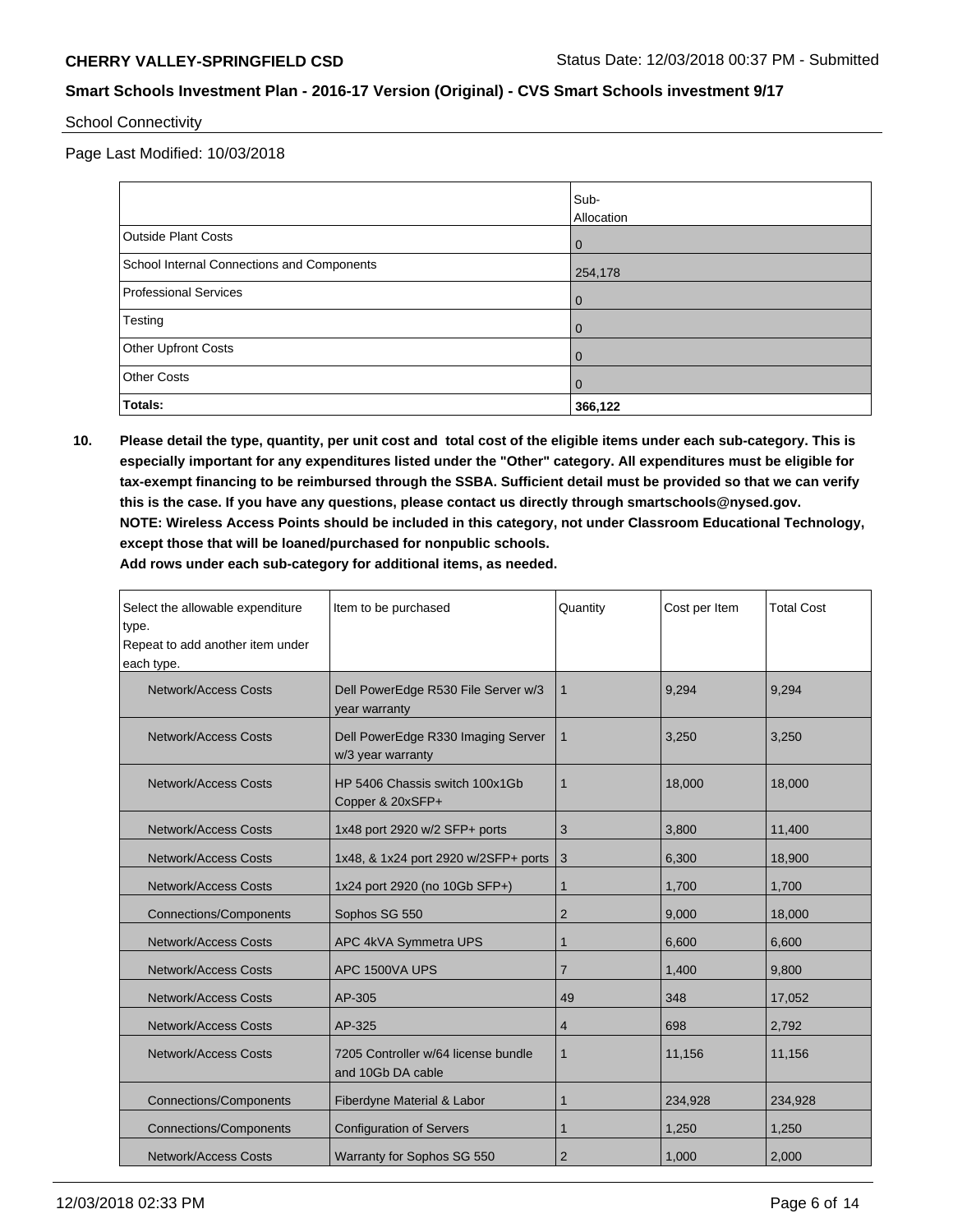### Classroom Learning Technology

Page Last Modified: 10/03/2018

**1. In order for students and faculty to receive the maximum benefit from the technology made available under the Smart Schools Bond Act, their school buildings must possess sufficient connectivity infrastructure to ensure that devices can be used during the school day. Smart Schools Investment Plans must demonstrate that sufficient infrastructure that meets the Federal Communications Commission's 100 Mbps per 1,000 students standard currently exists in the buildings where new devices will be deployed, or is a planned use of a portion of Smart Schools Bond Act funds, or is under development through another funding source.**

**Smart Schools Bond Act funds used for technology infrastructure or classroom technology investments must increase the number of school buildings that meet or exceed the minimum speed standard of 100 Mbps per 1,000 students and staff within 12 months. This standard may be met on either a contracted 24/7 firm service or a "burstable" capability. If the standard is met under the burstable criteria, it must be:**

**1. Specifically codified in a service contract with a provider, and**

**2. Guaranteed to be available to all students and devices as needed, particularly during periods of high demand, such as computer-based testing (CBT) periods.**

**Please describe how your district already meets or is planning to meet this standard within 12 months of plan submission.**

The district currently exceeds the Federal Communications Commission minimum speed standard of 100 Mbps per 1,000 students with 1 Gbps (1,000 Mbps) for a student population of 485.

- **1a. If a district believes that it will be impossible to meet this standard within 12 months, it may apply for a waiver of this requirement, as described on the Smart Schools website. The waiver must be filed and approved by SED prior to submitting this survey.**
	- By checking this box, you are certifying that the school district has an approved waiver of this requirement on file with the New York State Education Department.

#### **2. Connectivity Speed Calculator (Required)**

|                         | Number of<br><b>Students</b> | Multiply by<br>100 Kbps | Divide by 1000 Current Speed<br>to Convert to<br>l Reauired<br>Speed in Mb | lin Mb | Expected<br>Speed to be<br>Attained Within   Required<br>12 Months | Expected Date<br>When<br>Speed Will be<br>Met |
|-------------------------|------------------------------|-------------------------|----------------------------------------------------------------------------|--------|--------------------------------------------------------------------|-----------------------------------------------|
| <b>Calculated Speed</b> | 485                          | 48.500                  | 48.5                                                                       | 1000   | Gbps                                                               | Complete                                      |

**3. If the district wishes to have students and staff access the Internet from wireless devices within the school building, or in close proximity to it, it must first ensure that it has a robust Wi-Fi network in place that has sufficient bandwidth to meet user demand.**

**Please describe how you have quantified this demand and how you plan to meet this demand.**

The District is planning to upgrade our Wireless network with new Access Points in nearly every classroom and other strategic locations throughout the building.

Currently our Wireless Network consists of approximately 40 Access points.

**4. All New York State public school districts are required to complete and submit an Instructional Technology Plan survey to the New York State Education Department in compliance with Section 753 of the Education Law and per Part 100.12 of the Commissioner's Regulations.**

**Districts that include educational technology purchases as part of their Smart Schools Investment Plan must have a submitted and approved Instructional Technology Plan survey on file with the New York State Education Department.**

 $\boxtimes$  By checking this box, you are certifying that the school district has an approved Instructional Technology Plan survey on file with the New York State Education Department.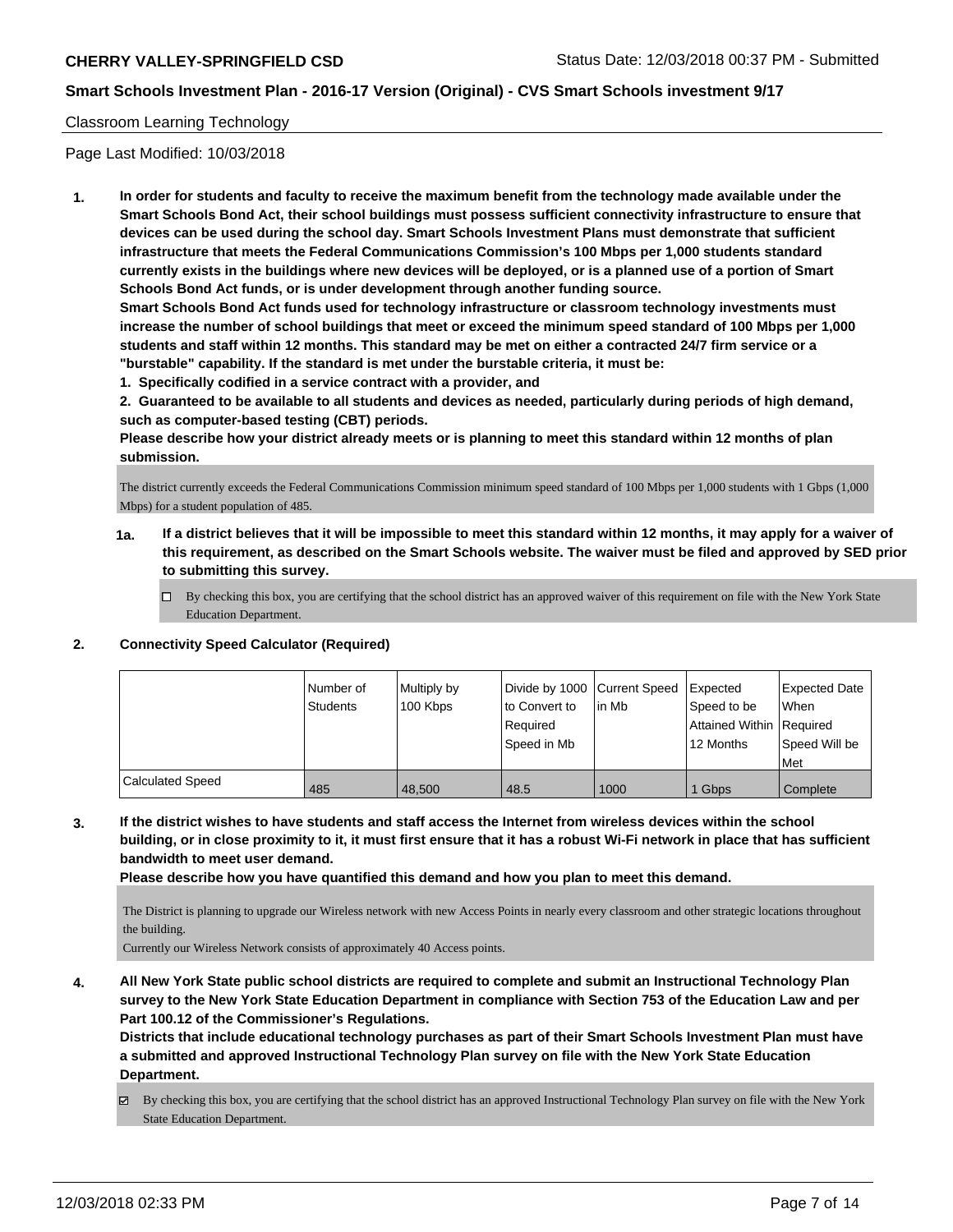### Classroom Learning Technology

Page Last Modified: 10/03/2018

**5. Describe the devices you intend to purchase and their compatibility with existing or planned platforms or systems. Specifically address the adequacy of each facility's electrical, HVAC and other infrastructure necessary to install and support the operation of the planned technology.**

The Chromebooks, Dell laptops, and iMacs are all compatible with current and planned systems. Our facility's elecrical and HVAC systems are up to date and the planned projects under school connectivity will prepare our infrastructure.

#### **6. Describe how the proposed technology purchases will:**

- **> enhance differentiated instruction;**
- **> expand student learning inside and outside the classroom;**
- **> benefit students with disabilities and English language learners; and**
- **> contribute to the reduction of other learning gaps that have been identified within the district.**

**The expectation is that districts will place a priority on addressing the needs of students who struggle to succeed in a rigorous curriculum. Responses in this section should specifically address this concern and align with the district's Instructional Technology Plan (in particular Question 2 of E. Curriculum and Instruction: "Does the district's instructional technology plan address the needs of students with disabilities to ensure equitable access to instruction, materials and assessments?" and Question 3 of the same section: "Does the district's instructional technology plan address the provision of assistive technology specifically for students with disabilities to ensure access to and participation in the general curriculum?"**

**Classroom Technology Purchases will:**

**Enhance Differentiated Instruction**

**Chromebooks will provide students with readily available, various pathways to learning, When students and teachers login to their Google Apps account they have access to a wide-variety of free web-based tools including word processing, spreadsheet, and publishing applications. These tools cater to all student learning styles and allow personalized instruction.**

**Interactive Projection also allows different strategies and approaches for differentiating instruction.**

**Expand Student Learning Inside and Outside the Classroom**

**A 1-1 Chromebook program allows for students to learn inside and outside the classroom. These blended learning strategies give students agency over time, place and path of their learning. Students can simultaneously collaborate with both peers and teachers to achieve educational goals.**

**Benefit students with disabilities and English language learners**

**Chromebooks are an excellent assistive technology that offer apps and extensions that provide support for students with learning disabilities and ELL students. There are a wide-variety of growing tools they make accessibility using technology more and more affordable and user friendly, including tools such as embedded speech-to-text, full-page translations or add-ons for magnification and screen readers.**

**Contribute to the Reduction of other Learning Gaps that have been identified by the District**

**The Cherry Valley-Springfield Central School Digital Conversion Team meets periodically throughout the school year to explore methods for an effective Digital Conversion.**

**The team has identified the following gaps:**

- **• District-wide Digital Divide**
- **• Eliminating the device gap by providing every student with a Chromebook**
- **• Promoting great broadband connectivity throughout the district**
- **• Professional development**
- **7. Where appropriate, describe how the proposed technology purchases will enhance ongoing communication with parents and other stakeholders and help the district facilitate technology-based regional partnerships, including distance learning and other efforts.**

**The Cherry Valley-Springfield Central School District will continue to use various communication technologies, including email, our website, our Facebook page, and other electronic applications to share information with parents and the rest of the community. The expanded wireless capability, advocacy for Broadband in the community, in conjunction with our Digital Conversion implementation will allow for improved staff-to-parent communications. Expanded connectivity will support the parent portal for student learning, while enhancing student learning by giving students access to web-based applications and school resources.**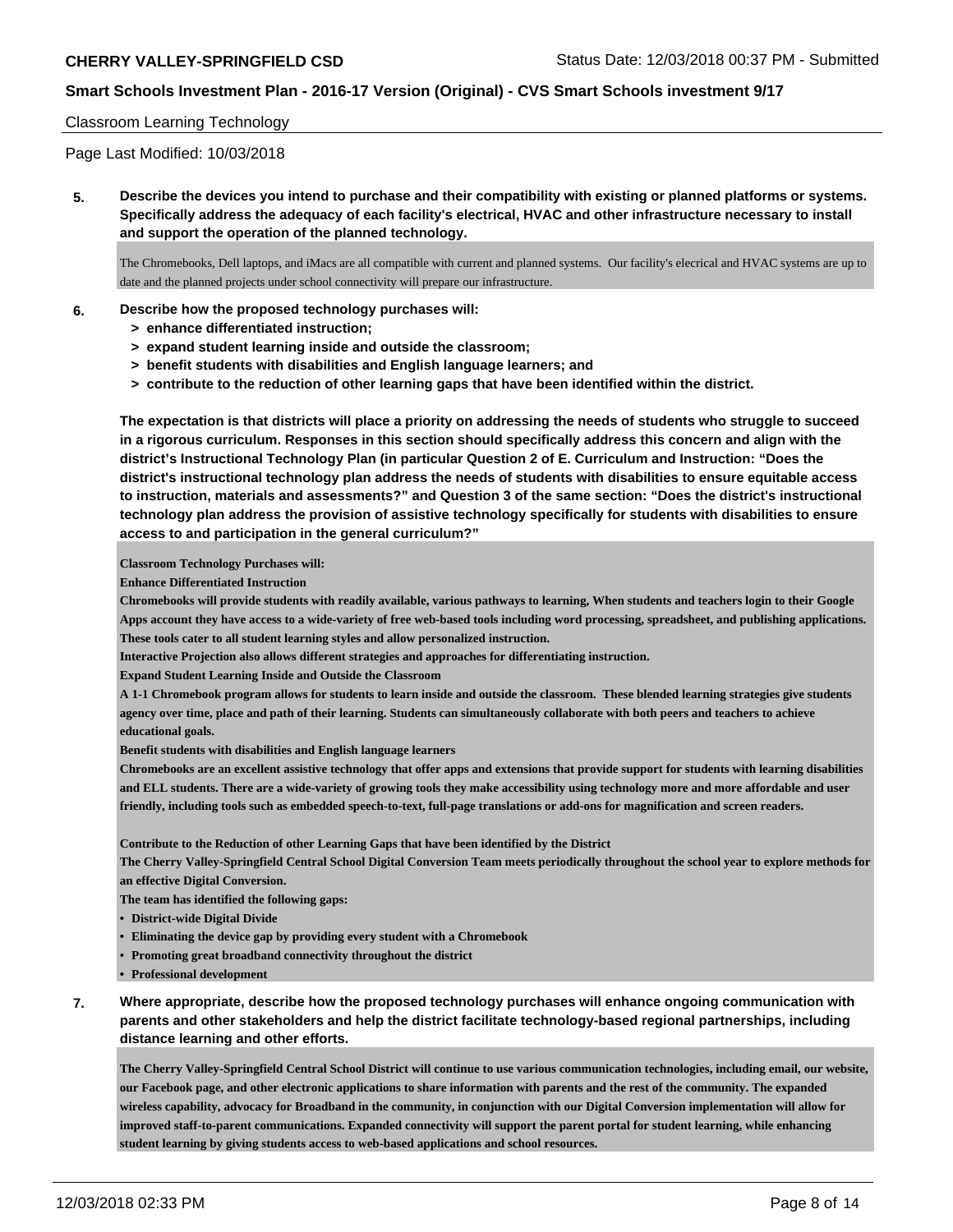### Classroom Learning Technology

Page Last Modified: 10/03/2018

**8. Describe the district's plan to provide professional development to ensure that administrators, teachers and staff can employ the technology purchased to enhance instruction successfully.**

**Note: This response should be aligned and expanded upon in accordance with your district's response to Question 1 of F. Professional Development of your Instructional Technology Plan: "Please provide a summary of professional development offered to teachers and staff, for the time period covered by this plan, to support technology to enhance teaching and learning. Please include topics, audience and method of delivery within your summary."**

**Continual and varied professional development is a critical component of the Cherry Valley-Springfield's Digital Conversion. The district provides and plans to continue to provide a wide range of professional development each year for our teachers, teaching assistants, and administrators. The training includes Google Apps for Education, Google Classroom, Web-based Tools, Web-based Assessments, Smart Boards, Chromebooks and more.**

**The District is committed to providing professional development on an on-going basis to the staff to promote effective use of technology tools and resources.**

- **9. Districts must contact the SUNY/CUNY teacher preparation program that supplies the largest number of the district's new teachers to request advice on innovative uses and best practices at the intersection of pedagogy and educational technology.**
	- By checking this box, you certify that you have contacted the SUNY/CUNY teacher preparation program that supplies the largest number of your new teachers to request advice on these issues.
	- **9a. Please enter the name of the SUNY or CUNY Institution that you contacted.**

State University of New York at Oneonta

**9b. Enter the primary Institution phone number.**

6074362630

**9c. Enter the name of the contact person with whom you consulted and/or will be collaborating with on innovative uses of technology and best practices.**

Elaine Lawrence

**10. A district whose Smart Schools Investment Plan proposes the purchase of technology devices and other hardware must account for nonpublic schools in the district.**

**Are there nonpublic schools within your school district?**

- Yes
- $\boxtimes$  No
- **11. Nonpublic Classroom Technology Loan Calculator**

**The Smart Schools Bond Act provides that any Classroom Learning Technology purchases made using Smart Schools funds shall be lent, upon request, to nonpublic schools in the district. However, no school district shall be required to loan technology in amounts greater than the total obtained and spent on technology pursuant to the Smart Schools Bond Act and the value of such loan may not exceed the total of \$250 multiplied by the nonpublic school enrollment in the base year at the time of enactment. See:**

**http://www.p12.nysed.gov/mgtserv/smart\_schools/docs/Smart\_Schools\_Bond\_Act\_Guidance\_04.27.15\_Final.pdf.**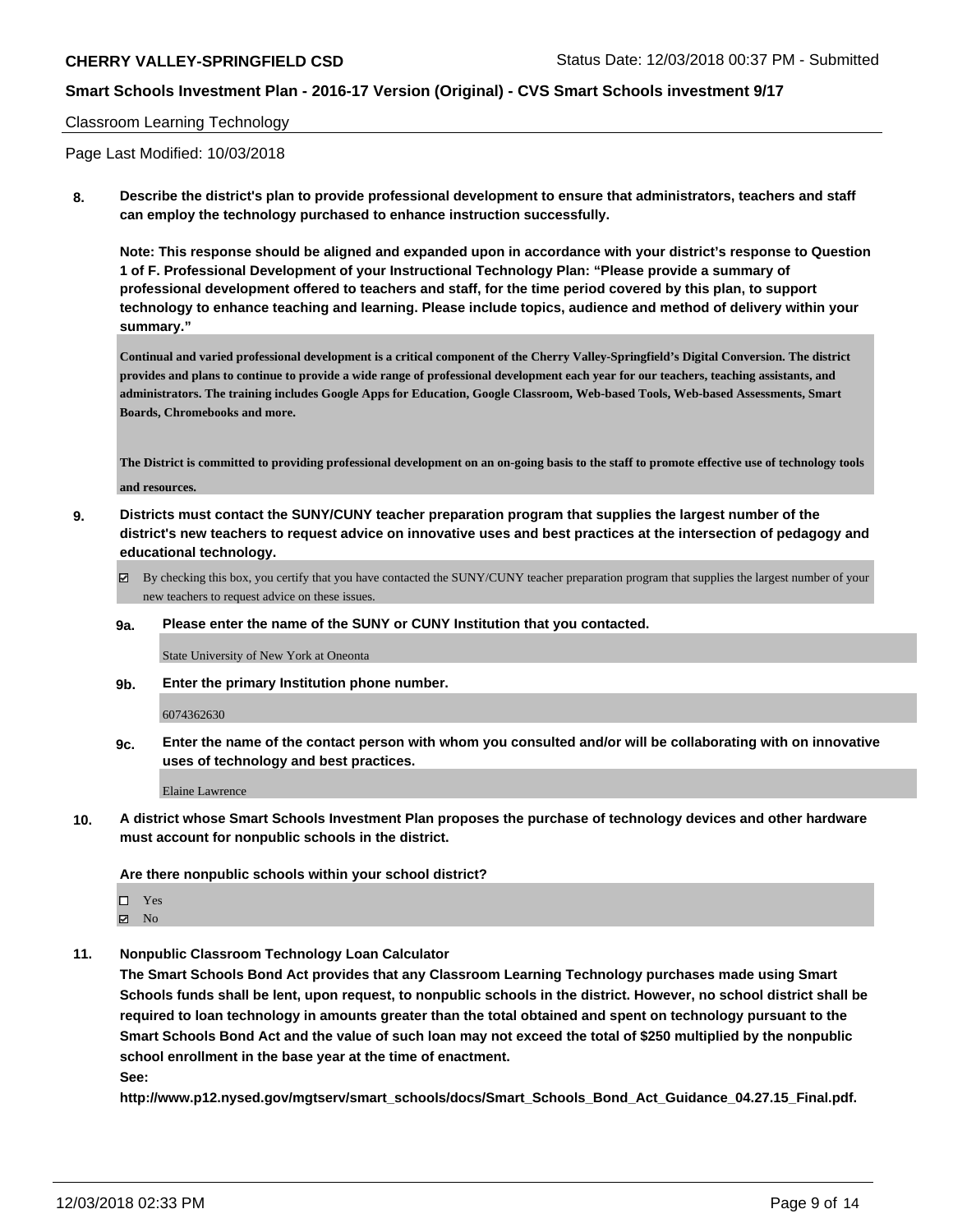Classroom Learning Technology

Page Last Modified: 10/03/2018

|                                       | 1. Classroom<br>Technology<br>Sub-allocation | l 2. Public<br>l Enrollment<br>$(2014-15)$ | l 3. Nonpublic<br>Enrollment<br>$(2014-15)$ | l 4. Sum of<br>Public and<br>l Nonpublic<br>Enrollment                                        | 15. Total Per<br>Pupil Sub-<br>lallocation | l 6. Total<br>Nonpublic Loan<br>l Amount |
|---------------------------------------|----------------------------------------------|--------------------------------------------|---------------------------------------------|-----------------------------------------------------------------------------------------------|--------------------------------------------|------------------------------------------|
| Calculated Nonpublic Loan<br>l Amount |                                              |                                            |                                             | (No Response)   (No Response)   (No Response)   (No Response)   (No Response)   (No Response) |                                            |                                          |

**12. To ensure the sustainability of technology purchases made with Smart Schools funds, districts must demonstrate a long-term plan to maintain and replace technology purchases supported by Smart Schools Bond Act funds. This sustainability plan shall demonstrate a district's capacity to support recurring costs of use that are ineligible for Smart Schools Bond Act funding such as device maintenance, technical support, Internet and wireless fees, maintenance of hotspots, staff professional development, building maintenance and the replacement of incidental items. Further, such a sustainability plan shall include a long-term plan for the replacement of purchased devices and equipment at the end of their useful life with other funding sources.**

By checking this box, you certify that the district has a sustainability plan as described above.

**13. Districts must ensure that devices purchased with Smart Schools Bond funds will be distributed, prepared for use, maintained and supported appropriately. Districts must maintain detailed device inventories in accordance with generally accepted accounting principles.**

By checking this box, you certify that the district has a distribution and inventory management plan and system in place.

**14. If you are submitting an allocation for Classroom Learning Technology complete this table. Note that the calculated Total at the bottom of the table must equal the Total allocation for this category that you entered in the SSIP Overview overall budget.**

|                          | Sub-Allocation |
|--------------------------|----------------|
| Interactive Whiteboards  | (No Response)  |
| <b>Computer Servers</b>  | (No Response)  |
| <b>Desktop Computers</b> | 11,495         |
| Laptop Computers         | 93,989         |
| <b>Tablet Computers</b>  | (No Response)  |
| <b>Other Costs</b>       | 3,033          |
| Totals:                  | 108,517        |

**15. Please detail the type, quantity, per unit cost and total cost of the eligible items under each sub-category. This is especially important for any expenditures listed under the "Other" category. All expenditures must be capital-bond eligible to be reimbursed through the SSBA. If you have any questions, please contact us directly through smartschools@nysed.gov.**

**Please specify in the "Item to be Purchased" field which specific expenditures and items are planned to meet the district's nonpublic loan requirement, if applicable.**

**NOTE: Wireless Access Points that will be loaned/purchased for nonpublic schools should ONLY be included in this category, not under School Connectivity, where public school districts would list them.**

**Add rows under each sub-category for additional items, as needed.**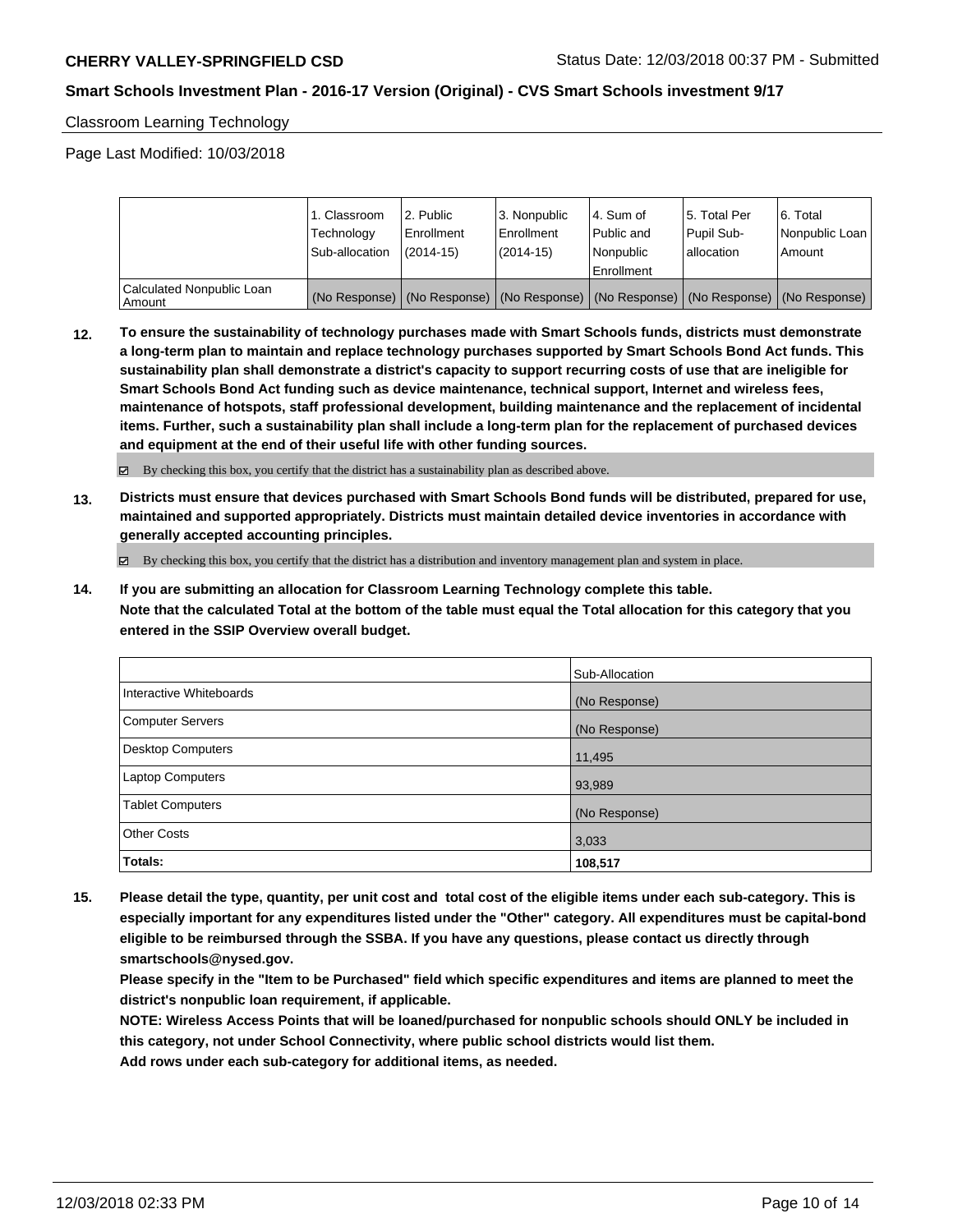# Classroom Learning Technology

Page Last Modified: 10/03/2018

| Select the allowable expenditure | I Item to be Purchased  | Quantity | Cost per Item | <b>Total Cost</b> |
|----------------------------------|-------------------------|----------|---------------|-------------------|
| type.                            |                         |          |               |                   |
| Repeat to add another item under |                         |          |               |                   |
| each type.                       |                         |          |               |                   |
| <b>Laptop Computers</b>          | Dell Chromebook 11      | 70       | 299           | 20.930            |
| <b>Other Costs</b>               | amCase Chromebook cases | 70       | 15            | 1,050             |
| <b>Laptop Computers</b>          | Dell Latitude 14 7000   | 71       | 1,029         | 73,059            |
| <b>Desktop Computers</b>         | l iMac 27 in 3.8 GHz    | 5        | 2,299         | 11,495            |
| <b>Other Costs</b>               | Laptop bags             | 71       | 28            | 1,983             |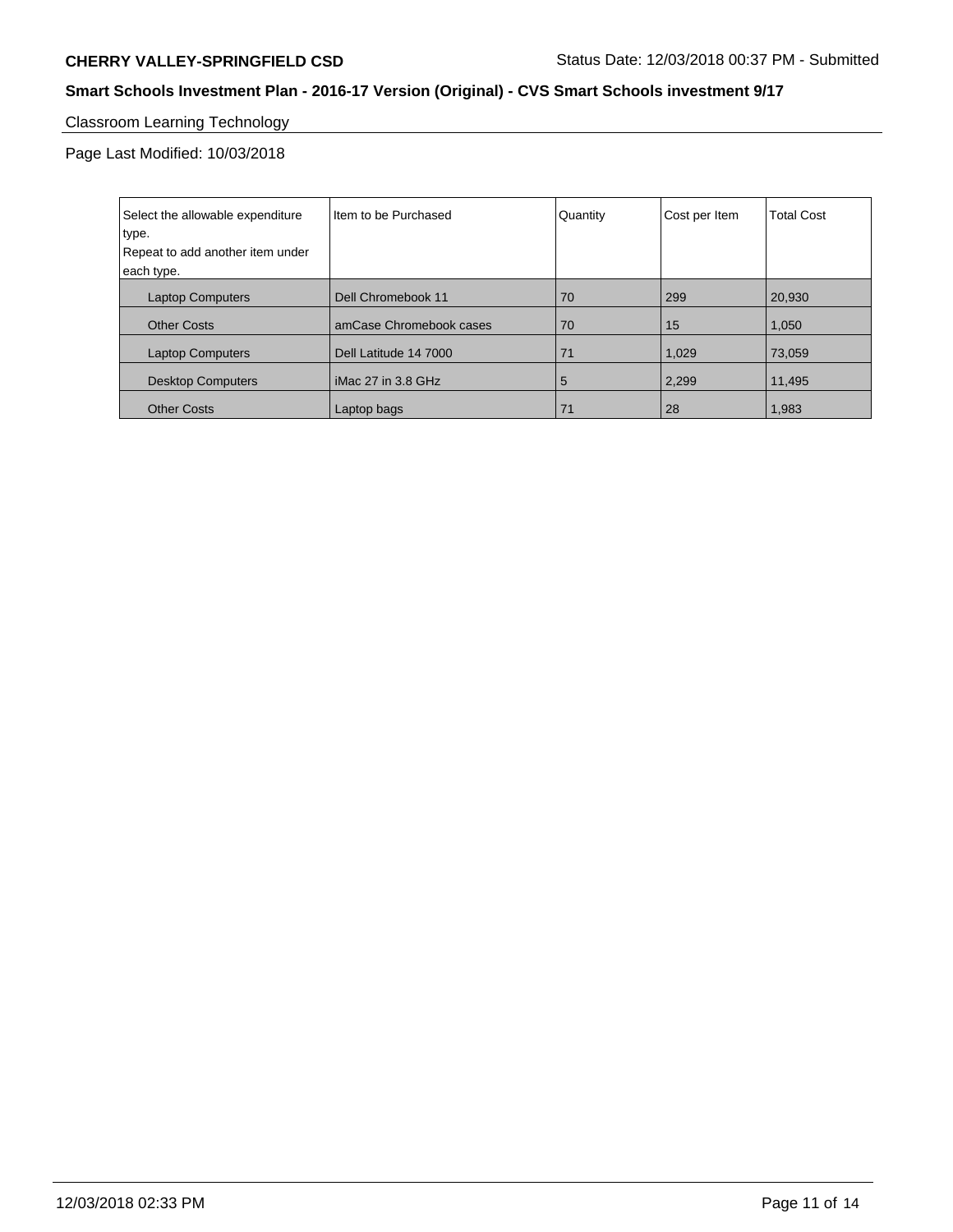#### High-Tech Security Features

Page Last Modified: 10/03/2018

### **1. Describe how you intend to use Smart Schools Bond Act funds to install high-tech security features in school buildings and on school campuses.**

We will be replacing 15 analog cameras with 15 new IP cameras and an additional 15 IP cameras in strategic locations throughout the building. We are also adding 4 8MP exterior cameras with analytics and a new server.

Our administration and maintenance walked our buildings and grounds and determined strategic locations for the additional cameras that would have the greatest impact on safety. For example the exterior cameras will be angled to face each of the parking lots and driveways leading to the school.

**2. All plans and specifications for the erection, repair, enlargement or remodeling of school buildings in any public school district in the State must be reviewed and approved by the Commissioner. Districts that plan capital projects using their Smart Schools Bond Act funds will undergo a Preliminary Review Process by the Office of Facilities Planning.** 

**Please indicate on a separate row each project number given to you by the Office of Facilities Planning.**

| l Proiect Number      |  |
|-----------------------|--|
| 47-22-02-04-0-004-BA1 |  |

#### **3. Was your project deemed eligible for streamlined Review?**

- Yes
- $\square$  No
- **3a. Districts with streamlined projects must certify that they have reviewed all installations with their licensed architect or engineer of record, and provide that person's name and license number. The licensed professional must review the products and proposed method of installation prior to implementation and review the work during and after completion in order to affirm that the work was code-compliant, if requested.**

By checking this box, you certify that the district has reviewed all installations with a licensed architect or engineer of record.

**4. Include the name and license number of the architect or engineer of record.**

| Name |                                    | License Number |
|------|------------------------------------|----------------|
|      | Griffith Dardanelli Architects, PC | 24442          |

**5. If you have made an allocation for High-Tech Security Features, complete this table.**

**Note that the calculated Total at the bottom of the table must equal the Total allocation for this category that you entered in the SSIP Overview overall budget.**

|                                                      | Sub-Allocation |
|------------------------------------------------------|----------------|
| Capital-Intensive Security Project (Standard Review) | $\overline{0}$ |
| <b>Electronic Security System</b>                    | 128,298        |
| <b>Entry Control System</b>                          | $\overline{0}$ |
| Approved Door Hardening Project                      | $\mathbf 0$    |
| <b>Other Costs</b>                                   | $\overline{0}$ |
| <b>Totals:</b>                                       | 128,298        |

**6. Please detail the type, quantity, per unit cost and total cost of the eligible items under each sub-category. This is especially important for any expenditures listed under the "Other" category. All expenditures must be capital-bond eligible to be reimbursed through the SSBA. If you have any questions, please contact us directly through smartschools@nysed.gov.**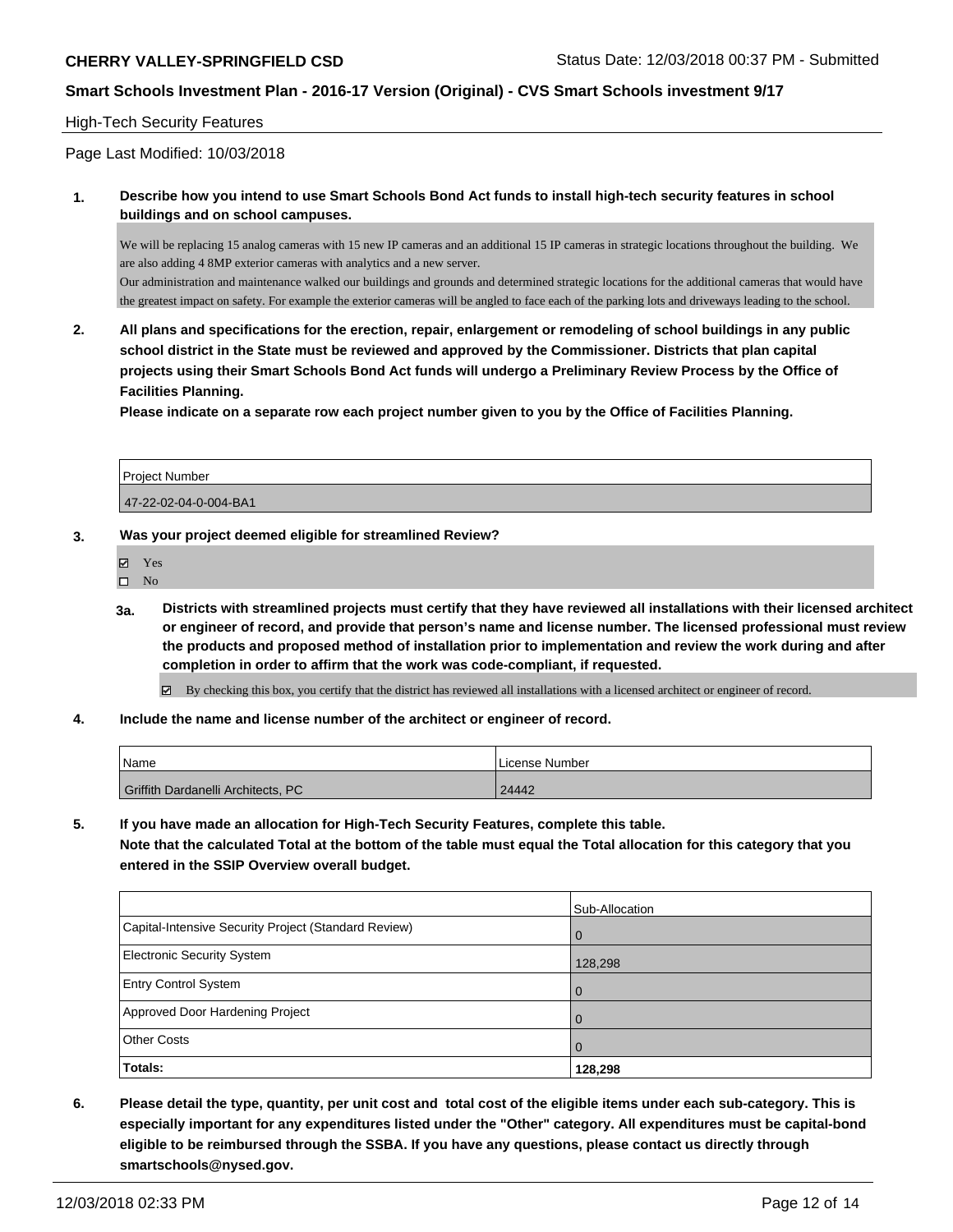# High-Tech Security Features

# Page Last Modified: 10/03/2018

# **Add rows under each sub-category for additional items, as needed.**

| Select the allowable expenditure<br>type.<br>Repeat to add another item under | Item to be purchased                                                                                                                                               | Quantity | Cost per Item | <b>Total Cost</b> |
|-------------------------------------------------------------------------------|--------------------------------------------------------------------------------------------------------------------------------------------------------------------|----------|---------------|-------------------|
| each type.<br><b>Electronic Security System</b>                               | Avigilon ACC 6 Enterprise license for<br>up to 1 camera channel                                                                                                    | 2.00     | 300           | 600               |
| <b>Electronic Security System</b>                                             | Avigilon ACC 6 Enterprise license for<br>up to 48 channels                                                                                                         | 1.00     | 12,399        | 12,399            |
| <b>Electronic Security System</b>                                             | Avigilon ACC 6 Enterprise license for<br>up to 8 camera channels                                                                                                   | 1.00     | 2,050         | 2,050             |
| <b>Electronic Security System</b>                                             | Avigilon 84TB HD NVR Premium, 2U<br>rack mount RAID 6                                                                                                              | 1.00     | 19,087        | 19,087            |
| <b>Electronic Security System</b>                                             | Microsoft Windows server standard<br>2016 licensing, 2 core licenses,<br>academic                                                                                  | 8.00     | 35            | 280               |
| <b>Electronic Security System</b>                                             | Microsoft Windows server standard<br>licensing, 1 user CAL Academic                                                                                                | 5.00     | 5             | 25                |
| <b>Electronic Security System</b>                                             | Avigilon 3.0 Megapixel WDR,<br>LightCatcher, Day/Night Indoor Dome,<br>3-9 mm f/1.3 P-iris lens, Self-Learning<br><b>Video Analytics</b>                           | 23.00    | 752           | 17,283            |
| <b>Electronic Security System</b>                                             | Avigilon 5.0 Megapixel, LightCatcher,<br>4.3-8mm f/1.8 P-iris lens, Indoor<br>Dome, Self-Learning Video Analytics                                                  | 7.00     | 860           | 6,016             |
| <b>Electronic Security System</b>                                             | Avigilon 4K (8 MP) H.264 HD Pro with<br>LightCatcher Technology                                                                                                    | 4.00     | 1,876         | 7,506             |
| <b>Electronic Security System</b>                                             | Avigilon Large Format Enclosure for<br>HD IP Pro Cameras with<br>12VDC/24VAC Heater, Wall Bracket<br>and Sunshield, Max combined camera<br>and lens length is 12.8 | 4.00     | 373           | 1,494             |
| <b>Electronic Security System</b>                                             | Avigilon Optional PoE+ power module,   4.00<br>Powers full camera enclosure features<br>& camera with a single Ethernet<br>connection                              |          | 211           | 846               |
| <b>Electronic Security System</b>                                             | Avigilon Reinforcing wall mount<br>adapters                                                                                                                        | 4.00     | 36            | 144               |
| <b>Electronic Security System</b>                                             | Avigilon Sigma, 18-35mm, f/1.8, Auto-<br>Iris, Vari Focal                                                                                                          | 4.00     | 1,494         | 5,976             |
| <b>Electronic Security System</b>                                             | Day Automation Interior Camera IP<br>camera termination kit                                                                                                        | 30.00    | 28            | 824               |
| <b>Electronic Security System</b>                                             | Day Automation Exterior Camera<br><b>Termination Kit</b>                                                                                                           | 4.00     | 98            | 393               |